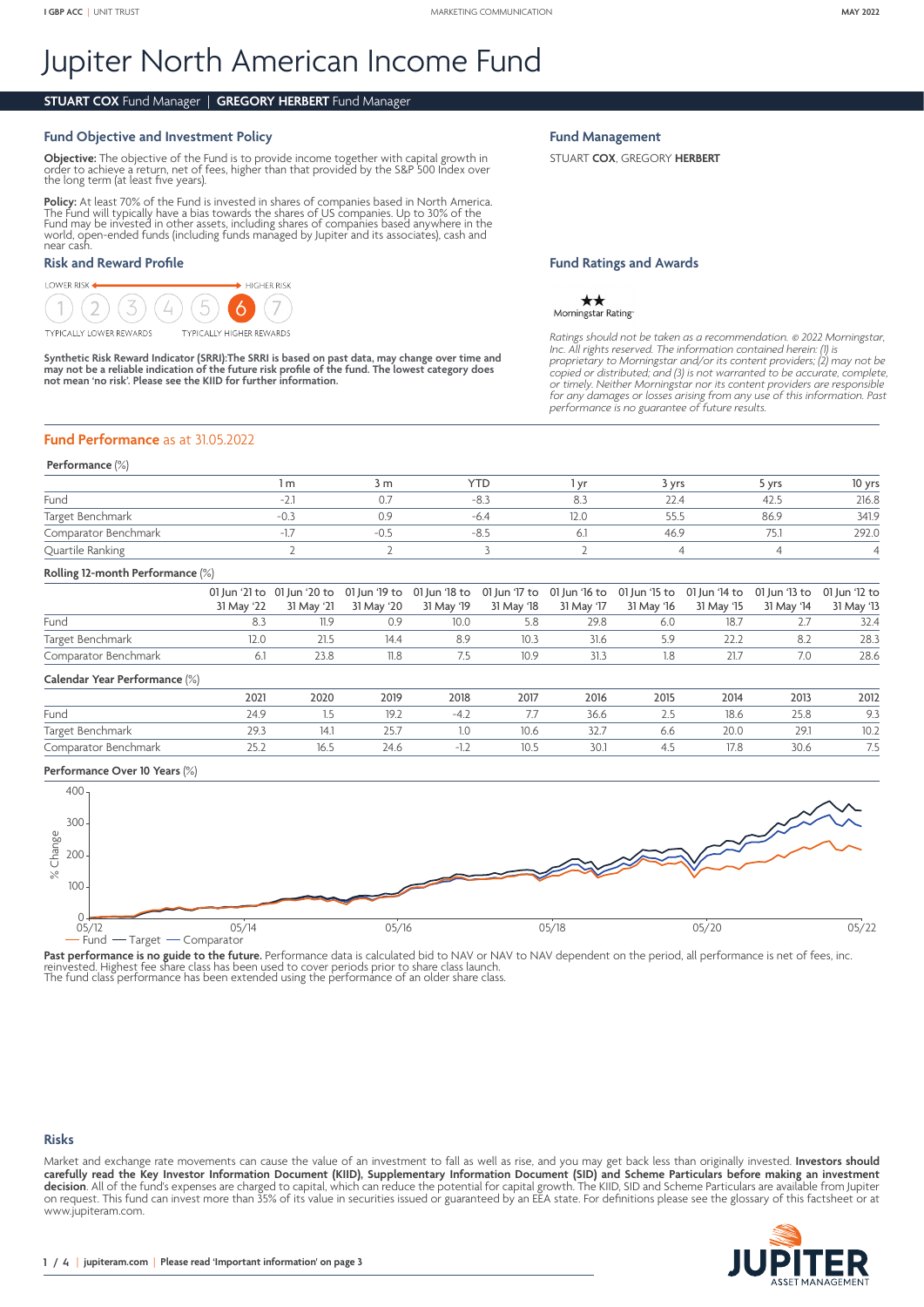## **Fund Holdings** as at 31.05.2022

|  | Top Ten Holdings (% of net assets) |
|--|------------------------------------|
|--|------------------------------------|

| Total                               | 40.4 |
|-------------------------------------|------|
| Eli Lilly                           | 3.2  |
| Procter & Gamble                    | 3.2  |
| lqvia                               | 3.5  |
| Thermo Fisher Scientific            | 3.5  |
| <b>Nike</b>                         | 3.9  |
| Anthem                              | 3.9  |
| Nextera Energy Partners             | 4.1  |
| <b>Enterprise Products Partners</b> | 4.8  |
| Apple                               | 5.0  |
| Microsoft                           | 5.4  |

| Market Cap (%)        |      |
|-----------------------|------|
| Large $($ >\$60 $bn)$ | 66 2 |
| Mid (\$15bn-\$60bn)   | 217  |
| Small $(\leq 515bn)$  | 11 9 |
| Total                 | 99.8 |

**Industry Allocation** (%)

| Total <sup>1</sup>            | 100.0 |
|-------------------------------|-------|
| Cash                          | 0.2   |
|                               | 99.8  |
| Telecommunications            | 2.5   |
| Utilities                     | 4.1   |
| Energy                        | 4.8   |
| Consumer Staples              | 7.8   |
| <b>Consumer Discretionary</b> | 11.5  |
| Industrials                   | 11.9  |
| Financials                    | 16.3  |
| Technology                    | 19.0  |
| Health Care                   | 22.1  |

*1 The figures may not equal 100% due to rounding.*

## **Charges and Codes**

| <b>Share Class</b> | <b>Income Distribution</b><br>Policy | <b>ISIN</b>                      | Bloomberg         | <b>Initial Charge</b><br>(max.) | Ongoing<br>Charges Figure | Annual<br>Management<br>Charge (max.) | Minimum Initial<br>Investment | Minimum Top<br>Up Investment |
|--------------------|--------------------------------------|----------------------------------|-------------------|---------------------------------|---------------------------|---------------------------------------|-------------------------------|------------------------------|
| <b>GBP ACC</b>     | Accumulation                         | GB00B57YXG68                     | <b>JUPNAIA LN</b> | $0.00\%$                        | 0.99%                     | 0.75%                                 | GBP 1.000.000                 | GBP 50.000                   |
| L GBP INC          |                                      | Semi-Annual paid outGB0003840617 | <b>JUPNAMI LN</b> | $0.00\%$                        | .74%                      | 1.50%                                 | <b>GBP 500</b>                | <b>GBP 250</b>               |
| L GBP ACC          | Accumulation                         | GB00BIVV8F90                     | <b>JUPNAMA LN</b> | $0.00\%$                        | 1.74%                     | 1.50%                                 | <b>GBP 500</b>                | <b>GBP 250</b>               |
| <b>GBP INC</b>     |                                      | Semi-Annual paid outGB00B4Y3KV37 | <b>JUPNAII LN</b> | 0.00%                           | 0.99%                     | 0.75%                                 | GBP 1,000,000                 | GBP 50,000                   |
| <b>GBP ACC</b>     | Accumulation                         | GB00BIIO5N94                     | <b>JUPNAJA</b>    | $0.00\%$                        | 1.44%                     | $1.10\%$                              | <b>GBP 500</b>                | GBP 250                      |
| <b>GBP INC</b>     |                                      | Semi-Annual paid outGB00BJJQ5P19 | <b>JUPNAJI</b>    | $0.00\%$                        | l.44%                     | 1.10%                                 | <b>GBP 500</b>                | <b>GBP 250</b>               |
|                    |                                      |                                  |                   |                                 |                           |                                       |                               |                              |

*The Ongoing Charges Figure includes the Annual Management Charge and aggregate operating expenses chargeable to the fund. Where the fund invests in other funds, it includes the impact of the charges made in those other funds. Jupiter does not engage in stock lending. For details of all units and fees and charges, please refer to the Scheme Particulars and Annual Report for each financial year.*

### **Fund Information** as at 31.05.2022

| <b>Product Information</b>                    |                           | <b>Price Information</b> |                                             |  |  |
|-----------------------------------------------|---------------------------|--------------------------|---------------------------------------------|--|--|
| Launch Date Fund:<br>Launch Date Share Class: | 07.09.1998<br>19.09.2011  | Valuation Day:           | Every Business Day in the United<br>Kingdom |  |  |
| Morningstar Category:                         | US Large-Cap Blend Equity | Base Currency Fund:      | GBP                                         |  |  |
| Target Benchmark:                             | S&P 500                   | Currency Share Class:    | GBP                                         |  |  |
| Comparator Benchmark:                         | IA North America          | Available on:            | www.jupiteram.com                           |  |  |
| Yield                                         |                           | <b>Fund Size</b>         |                                             |  |  |
| Historic Yield                                | 1.60%                     | Fund Value:              | GBP 126m                                    |  |  |
|                                               |                           | Holdings:                | 40                                          |  |  |

*The Historic Yield reflects distributions declared over the past twelve months as a percentage of the unit price, as at the date shown. Historic yield figures are not a guide or guarantee for the expected level of distributions to be received, and may fluctuate significantly during times of extreme market and economic volatility. It does not include any initial charge and investors may be subject to tax on their distributions. The Fund takes charges from capital of the Fund. This effectively increases distributions but constrains the fund's capital performance.*

**Benchmark Information:** Target benchmark - S&P 500 Index. The S&P 500 Index is an industry standard index and is one of the leading representations of US stock markets.<br>It is easily accessible and provides a fair reflecti The Fund is actively managed. This means the fund manager is taking investment decisions with the intention of achieving the Fund's investment objective; this may include<br>decisions regarding asset selection, regional alloc

**ICB Sector Disclaimer:** Industry Classification Benchmark ('ICB') is a product of FTSE International Limited ('FTSE') and all intellectual property rights in and to ICB vest in FTSE.<br>Jupiter Asset Management Limited has b

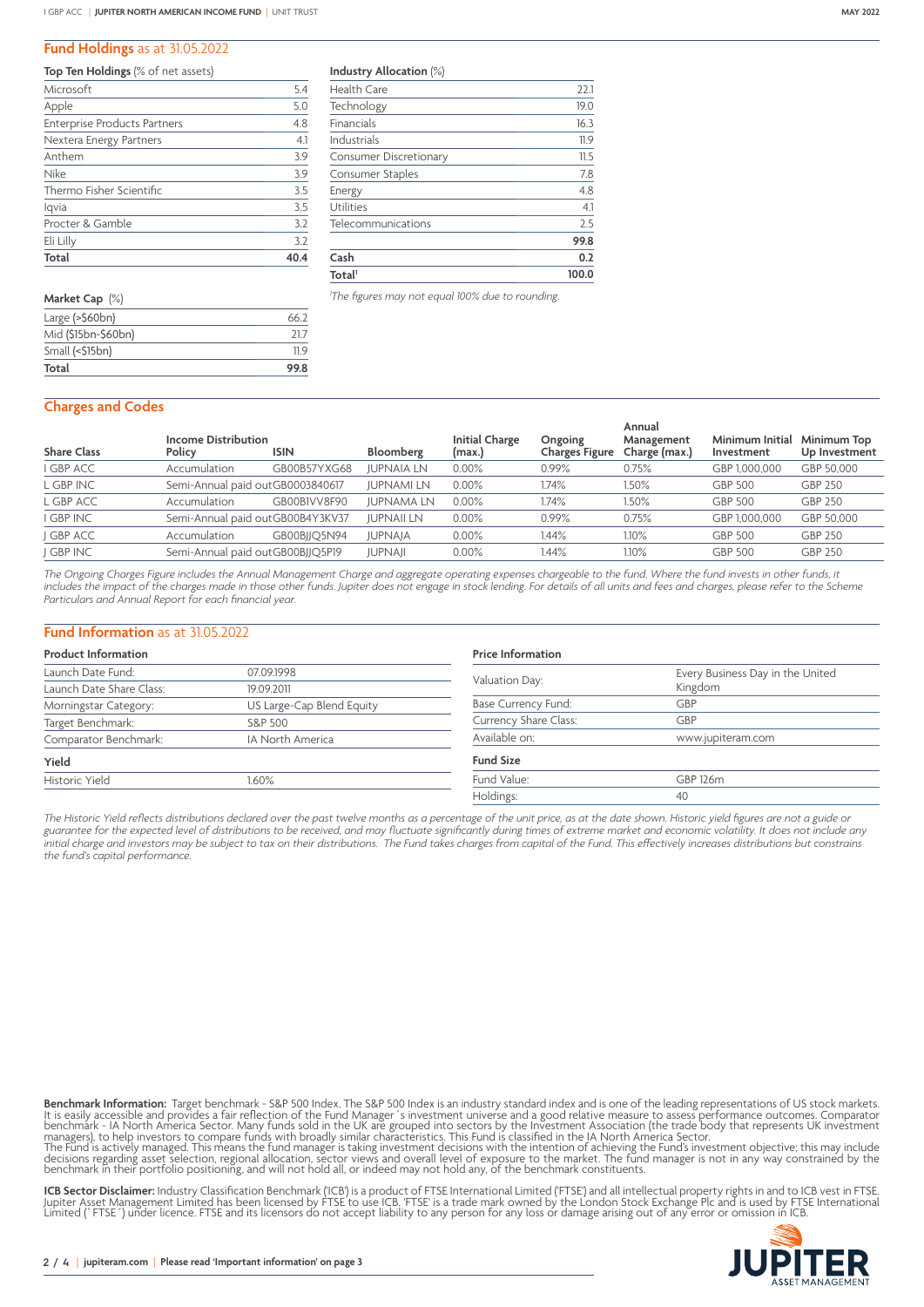**Contact:** Jupiter Unit Trust Managers Limited **Telephone:** 08005614000 **Email:** enquiries@jupiteronline.co.uk **www.jupiteram.com**

**Important information:** We recommend you discuss any investment decisions with a financial adviser, particularly if you are unsure whether an investment is suitable.<br>Jupiter is unable to provide investment advice. Initial